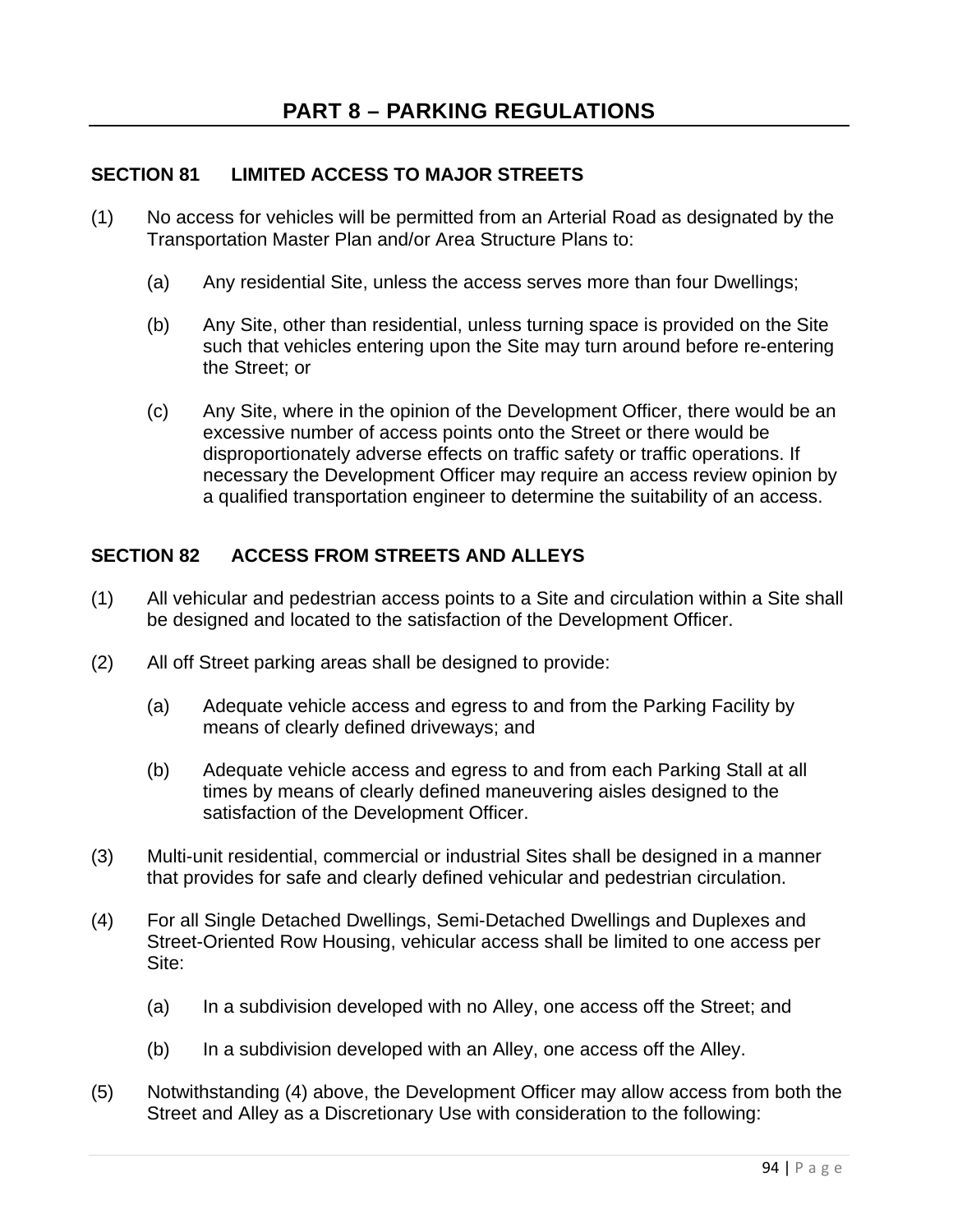- (a) The additional access may not cross a Boulevard that is composed of a sidewalk with a landscaped area between the street and sidewalk;
- (b) The lot must have a minimum Site Width of 12.0m;
- (c) The access configuration of other Sites in the area;
- (d) The impact to Adjacent Sites; and
- (e) The additional access is authorized by the Engineering Department. (Bylaw C-865-13, Feb. 10, 2014)
- (6) The Development Officer may allow vehicle access from the Street for Street Oriented Row Housing only where:
	- (a) There is no Boulevard;
	- (b) The subject Street Oriented Row Housing faces Development that is developed with an Alley;

In such circumstances, front attached garages shall be developed in pairs and designed such that the garage is attached to a shared common wall and includes a shared driveway apron.

(7) Except for Zero Side Yard Development in the GPL – Greenbury Planned Lot District, for lots with a Site Width less than 11.0 m all driveway aprons must be designed and located in pairs.

> (Bylaw C-1000-17, June 27, 2017) (Bylaw C-1025-17, March 5, 2018)

- (8) Sites shall be designed to provide adequate access routes for firefighting and emergency vehicles and equipment in accordance with the Safety Codes Act.
- (9) Driveway extensions located over City Boulevards shall be made of concrete only. (Bylaw C-1104-19, May 29, 2020)

#### **SECTION 83 ON SITE PARKING REQUIREMENTS**

- (1) Parking Stalls and Loading Spaces shall be clearly marked on the Site and within the Parking Facility. Such marking shall be regularly maintained to ensure legibility to users and shall be to the satisfaction of the Development Officer.
- (2) All On Site parking facilities shall be separated from the property line or Street by a landscaped area at least 1.0 m in width.
- (3) All On Site Car Share stalls must be signed as Car Share Parking Stalls and be located closer to the Building entrance doors than most non-car share Parking Stalls.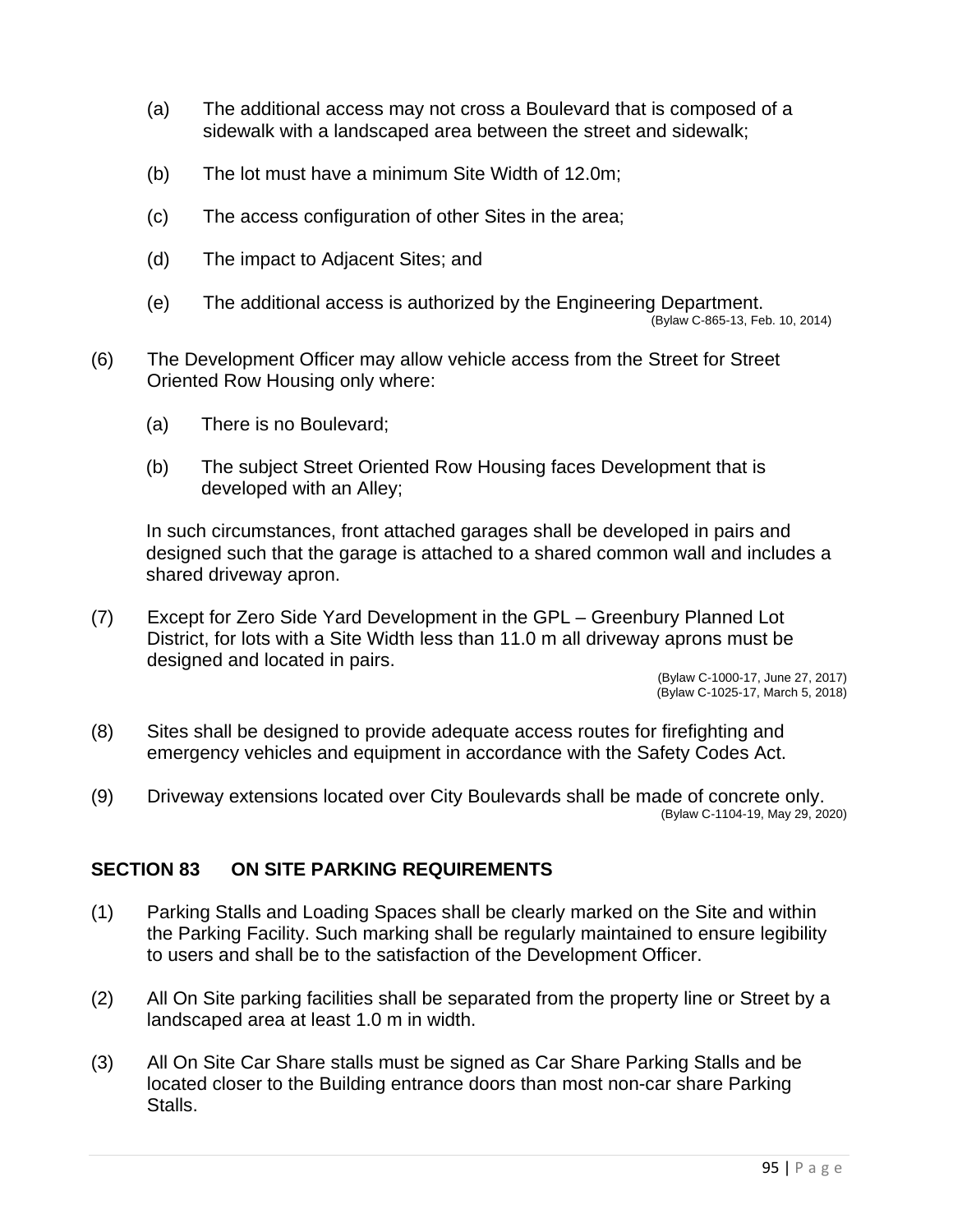- (4) All Park and Ride Parking Stalls must be clearly signed as Park and Ride Parking Stalls and must be available on ordinary working days from 6:00 AM to 6:00 PM.
- (5) All On Site Parking Facilities shall be constructed so that:
	- (a) Necessary curb cuts are located and flared to the satisfaction of the Development Officer;
	- (b) Every On Site Parking Stall provided and the access thereto shall be Hard Surfaced if the access is from a Street or Alley which is Hard Surfaced; and (Bylaw C-981-16, Jan. 25, 2017)
	- (c) Parking Facilities used at night shall have adequate lighting for the entire Parking Facility. Such lighting shall be directed away from Adjacent Sites where, in the opinion of the Development Officer, the lighting would have adverse effects; (Bylaw C-865-13, Feb 10, 2014)
	- (d) Grades and drainage shall dispose of surface water. In no case shall Grades be established that would permit surface drainage to cross any Sidewalk or Site boundary without the approval of the Development Officer; (Bylaw C-1104-19, May 29, 2020)
	- (e) In all Districts except residential with four or less Dwellings, the number of Parking Stalls designated for persons with physical disabilities shall conform to the Barrier Free Design Guidelines of the Alberta Building Code, but in no case shall be less than one Parking Stall. The Barrier Free Design Guidelines shall also be used to determine the size and location of these Parking Stalls. (Bylaw C-1104-19, May 29, 2020)

#### **SECTION 84 MINIMUM PARKING STALL WIDTH AND DEPTH**

- (1) Minimum Parking Stall dimensions are set out in Table 1 and illustrated in Figure 1 below.
- (2) For all Parking Stalls whose long side is adjacent to a wall or column the minimum width shall be increased by 0.3 m.
- (4) For Parking Stalls whose long side is exposed to a doorway the width shall be increased by an additional 0.3 m.
- (4) Maneuvering aisles and driveways serving as fire lanes shall be at least 6.0 m wide.
- (5) Maneuvering aisles and driveways intended for two-way transport truck movements shall be at least 9.0 m wide.
- (6) Minimum overhead clearance for all Parking Stalls shall be 2.0 m.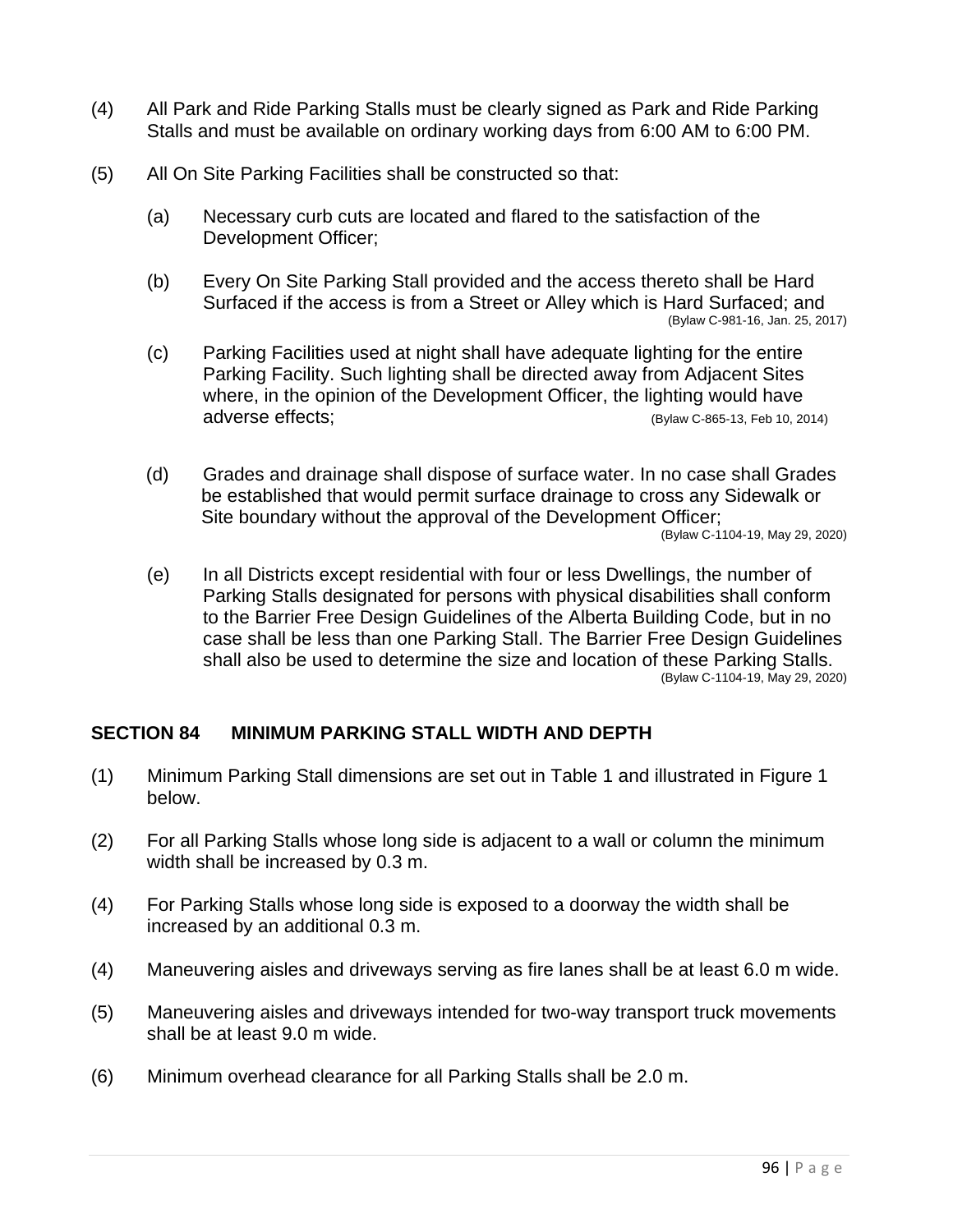(7) Small car spaces may comprise 20% of the required number of parking spaces. Small car stalls must be clearly signed as "Small Car Only".

| (a)<br><b>Parking</b><br>Angle | (b)<br><b>Space</b><br>Width | (c)<br><b>Space Depth</b><br>Perpendicular<br>to Aisle | (d)<br><b>Space Width</b><br><b>Parallel to</b><br><b>Aisle</b> | (e)<br><b>Overall</b><br><b>Depth</b> | (f)<br><b>Manoeuvering</b><br><b>Aisle Width</b> |
|--------------------------------|------------------------------|--------------------------------------------------------|-----------------------------------------------------------------|---------------------------------------|--------------------------------------------------|
| <b>Standard Car Spaces</b>     |                              |                                                        |                                                                 |                                       |                                                  |
| $0^{\circ}$                    | 2.7 <sub>m</sub>             | 2.7 <sub>m</sub>                                       | 7.0 <sub>m</sub>                                                | 9.0 <sub>m</sub>                      | One way 3.6 m                                    |
| $30^\circ$                     | 2.7 <sub>m</sub>             | 5.2 <sub>m</sub>                                       | 5.5 <sub>m</sub>                                                | 14.0 m                                | One way 3.6 m                                    |
| $45^{\circ}$                   | 2.7 <sub>m</sub>             | 5.8 <sub>m</sub>                                       | 4.0 m                                                           | 15.2 m                                | One way 3.6 m                                    |
| $60^\circ$                     | 2.7 <sub>m</sub>             | 6.1 m                                                  | 3.0 <sub>m</sub>                                                | 18.2 m                                | One way 6.0 m                                    |
| $90^\circ$                     | 2.7 <sub>m</sub>             | 6.0 <sub>m</sub>                                       | 2.7 <sub>m</sub>                                                | 19.5 m                                | 7.3 <sub>m</sub>                                 |
| <b>Small Car Spaces</b>        |                              |                                                        |                                                                 |                                       |                                                  |
| $0^{\circ}$                    | 2.3 <sub>m</sub>             | 2.3 <sub>m</sub>                                       | 6.4 <sub>m</sub>                                                | 7.6 <sub>m</sub>                      | One way 3.0 m                                    |
| $30^\circ$                     | 2.3 <sub>m</sub>             | 4.6 m                                                  | 4.6 m                                                           | 12.2 m                                | One way 3.0 m                                    |
| $45^{\circ}$                   | 2.3 <sub>m</sub>             | 5.2 <sub>m</sub>                                       | 3.3 <sub>m</sub>                                                | 13.4 m                                | One way 3.0 m                                    |
| $60^\circ$                     | 2.3 <sub>m</sub>             | 5.5 <sub>m</sub>                                       | 2.3 <sub>m</sub>                                                | 16.4 m                                | One way 5.4 m                                    |
| $90^\circ$                     | 2.3 <sub>m</sub>             | 5.5 <sub>m</sub>                                       | 2.3 <sub>m</sub>                                                | 17.7 m                                | One way 6.7 m                                    |

*Table 1 – Minimum Parking Space Dimensions* 

(Bylaw C-942-15, Jan. 29, 2016)

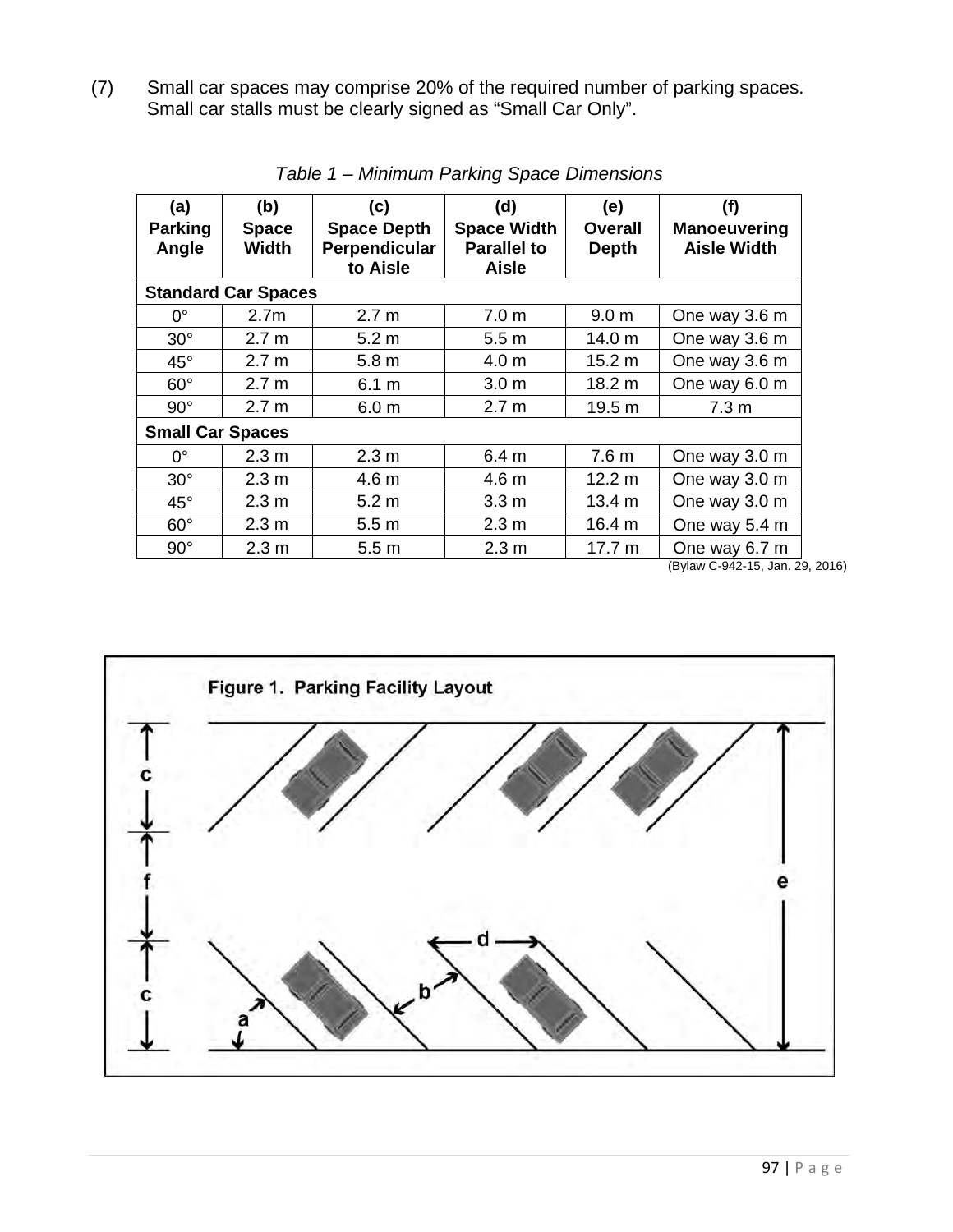## **SECTION 85 NUMBER OF ON SITE PARKING STALLS REQUIRED**

- (1) Where a Building is enlarged or altered, or a change in the Use occurs in such a manner as to cause a more intensive Use of that Building, provisions shall be made for the additional Parking Stalls required under Part 8 of this Bylaw. The calculations shall be based on the number of additional Parking Stalls required as a result of the enlargement, alteration or change in the Use of the Building, in addition to Parking Stalls that may have been removed due to the enlargement or alteration.
- (2) The minimum number of On Site Parking Stalls required for each Use of Building or Development shall be as follows:

| <b>RESIDENTIAL</b>                                                                                                                  | <b>MINIMUM NUMBER OF PARKING STALLS</b>                                                                                                                                                                                                                                                                                                                                                      |  |
|-------------------------------------------------------------------------------------------------------------------------------------|----------------------------------------------------------------------------------------------------------------------------------------------------------------------------------------------------------------------------------------------------------------------------------------------------------------------------------------------------------------------------------------------|--|
| Single Detached, Semi-<br>Detached, Duplex, Street<br>Oriented Row Housing,<br>Manufactured Homes in<br><b>Subdivision or Court</b> | Two Parking Stalls per Dwelling. One Parking Stall<br>may be in tandem.<br>(Bylaw C-942-15, Jan. 29, 2016)                                                                                                                                                                                                                                                                                   |  |
| Multi-Unit Dwellings and Row<br><b>Housing (excluding Street</b><br>Oriented Row Housing)                                           | For a one-bedroom Dwelling or a bachelor suite:<br>One Parking Stall; for a two-bedroom Dwelling: 1.5<br>Parking Stalls; for a Dwelling with three or more<br>bedrooms: two Parking Stalls.<br>In addition, One guest Parking Stall per every seven<br>Dwellings shall be within line of sight of a public<br>entrance of the Building and must be clearly identified<br>as 'Guest Parking'. |  |
| Garage Suite, Garden Suite,<br><b>Secondary Suite</b>                                                                               | One Parking Stall per suite.                                                                                                                                                                                                                                                                                                                                                                 |  |
| <b>Bed and Breakfast</b><br><b>Establishments</b>                                                                                   | One stall per guestroom.                                                                                                                                                                                                                                                                                                                                                                     |  |
| Boarding or Lodging<br>Establishments                                                                                               | One stall per two sleeping units                                                                                                                                                                                                                                                                                                                                                             |  |
| <b>Home Occupations</b>                                                                                                             | As required by the Development Officer<br>(Bylaw C-942-15, Jan. 29, 2016)                                                                                                                                                                                                                                                                                                                    |  |
| Private Developments and bare<br>land condominium subdivisions                                                                      | In addition to the number of parking stalls required for<br>each dwelling, one guest Parking Stall per every seven<br>Dwellings must be clearly identified as "Guest Parking".<br>The tentative bare land condominium subdivision plan<br>shall clearly delineate these additional parking stalls<br>within the common property.<br>(Bylaw C-1057-18, March 18, 2019)                        |  |
| <b>COMMERCIAL</b><br><b>MINIMUM NUMBER OF PARKING STALLS</b>                                                                        |                                                                                                                                                                                                                                                                                                                                                                                              |  |
| Retail Store, Convenience with or<br>without Gas Bars                                                                               | 2.5 stalls per 100.0 m <sup>2</sup> plus one per pump island.                                                                                                                                                                                                                                                                                                                                |  |
| Professional, Financial and<br>Office; Business Support<br><b>Services</b>                                                          | One Parking Stall per 45.0 m <sup>2</sup> of Gross Floor<br>Area.                                                                                                                                                                                                                                                                                                                            |  |
| Commercial Uses in the C1 -<br><b>City Centre Commercial District</b>                                                               | One Parking stall per 55.0 m <sup>2</sup> of Gross Floor Area.<br>(Bylaw C-942-15, Jan. 29, 2016)                                                                                                                                                                                                                                                                                            |  |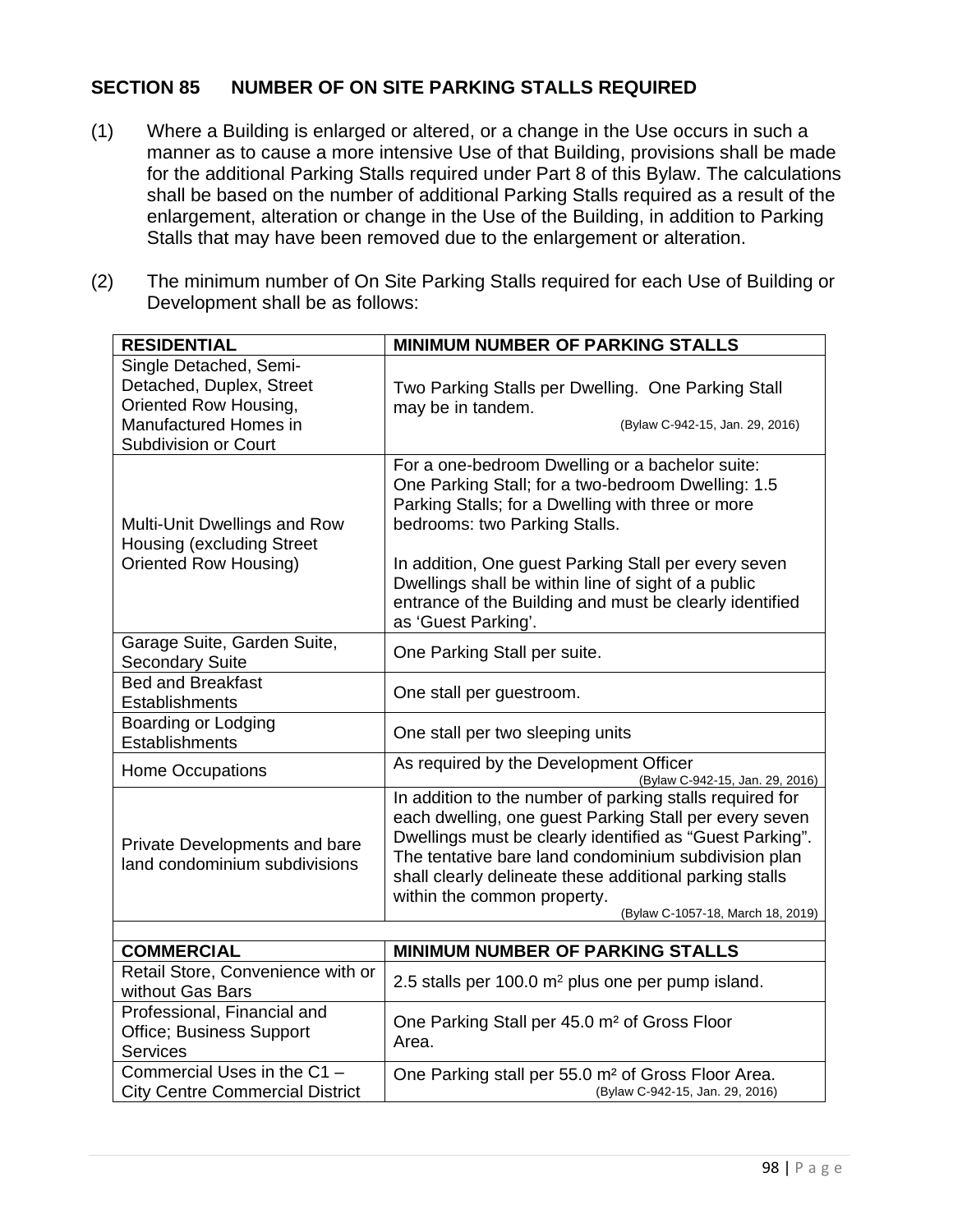| Any commercial Use not listed<br>separately in this Section                                                            | For the first 1000.0 $m^2$ , one Parking Stall per 30.0<br>m <sup>2</sup> of Gross Floor Area; for the next 3000.0 m <sup>2</sup> ,<br>one stall per 25.0 m <sup>2</sup> of Gross Floor Area; for the<br>remaining floor area, one stall per 20.0 m <sup>2</sup> of<br>Gross Floor Area.                                     |  |
|------------------------------------------------------------------------------------------------------------------------|------------------------------------------------------------------------------------------------------------------------------------------------------------------------------------------------------------------------------------------------------------------------------------------------------------------------------|--|
| Eating and Drinking<br><b>Establishments</b>                                                                           | One Parking Stall per 5.0 m <sup>2</sup> of seating area plus one<br>Parking Stall for each two employees.                                                                                                                                                                                                                   |  |
| <b>Hotels and Motels</b>                                                                                               | One Parking Stall per rentable unit plus one Parking<br>Stall for every three employees.                                                                                                                                                                                                                                     |  |
| <b>Health Services</b>                                                                                                 | One Parking Stall per 35.0 m <sup>2</sup> of Gross Floor<br>Area.                                                                                                                                                                                                                                                            |  |
| Any commercial use where<br>multiple tenants have common<br>interior pedestrian circulation<br>areas and shared access | For the first 1000.0 $m2$ , one Parking Stall per 30.0<br>m <sup>2</sup> of Gross Leasable Area; for the next 3000.0 m <sup>2</sup><br>, one stall per 25.0 m <sup>2</sup> of Gross Leasable Area;<br>for the remaining floor area, one stall per 20.0 m <sup>2</sup><br>of Gross Leasable Area.<br>(C-870-14, Feb 24, 2014) |  |

| <b>PUBLIC ASSEMBLY</b>                                          | <b>MINIMUM NUMBER OF PARKING STALLS</b>                                                                                                                                                                          |  |
|-----------------------------------------------------------------|------------------------------------------------------------------------------------------------------------------------------------------------------------------------------------------------------------------|--|
| Religious Assembly and Funeral<br>Homes                         | One Parking Stall per 2.5 seats of the seating area;<br>where a hall is part of the Building, the Parking Stalls<br>required for the hall may include the Parking Stalls<br>required for the Religious Assembly. |  |
| Theatres (including auditoriums<br>and halls)                   | One Parking Stall per three seats, or one Parking Stall<br>per 5.0 m <sup>2</sup> of the main gathering area used by the<br>patrons, whichever is greater; plus one Parking Stall<br>for each employee.          |  |
| <b>Cultural Exhibits</b>                                        | One Parking Stall per 10.0 m <sup>2</sup> of floor area used by<br>patrons; plus one Parking Stall for each employee.                                                                                            |  |
|                                                                 |                                                                                                                                                                                                                  |  |
| <b>SCHOOLS AND LIBRARIES</b>                                    | <b>MINIMUM NUMBER OF PARKING STALLS</b>                                                                                                                                                                          |  |
| <b>Private and Public Elementary</b><br>and Junior High Schools | Two Parking Stalls per classroom.                                                                                                                                                                                |  |
| Private and Public High Schools                                 | One Parking Stall per employee; plus one Parking<br>Stall for every eight students based on the<br>projected capacity of the facility.                                                                           |  |
| Library                                                         | 2.2 Parking Stalls per 100.0 m <sup>2</sup> of Gross Floor Area.                                                                                                                                                 |  |
| <b>Recreational Developments</b>                                | As required by the Development Officer.                                                                                                                                                                          |  |
| <b>Health and Fitness Clubs</b>                                 | One Parking Stall per every 10.0 m <sup>2</sup> of Gross Floor<br>Area.                                                                                                                                          |  |
| <b>Curling Rinks</b>                                            | Eight Parking Stalls per curling sheet of ice; plus five<br>for employee parking; plus one Parking Stall per five<br>seating spaces or restaurant seats.                                                         |  |
|                                                                 |                                                                                                                                                                                                                  |  |
| <b>INDUSTRIAL</b>                                               | <b>MINIMUM NUMBER OF PARKING STALLS</b>                                                                                                                                                                          |  |
| <b>General Industrial Uses</b>                                  | One Parking Stall per 100.0 m <sup>2</sup> of Gross Floor Area.                                                                                                                                                  |  |
|                                                                 |                                                                                                                                                                                                                  |  |
| <b>CARE FACILITIES</b>                                          | <b>MINIMUM NUMBER OF PARKING STALLS</b>                                                                                                                                                                          |  |
| Group Care Facilities, Special<br><b>Care Facilities</b>        | One Parking Stall per 100 m <sup>2</sup> of Gross Floor Area.                                                                                                                                                    |  |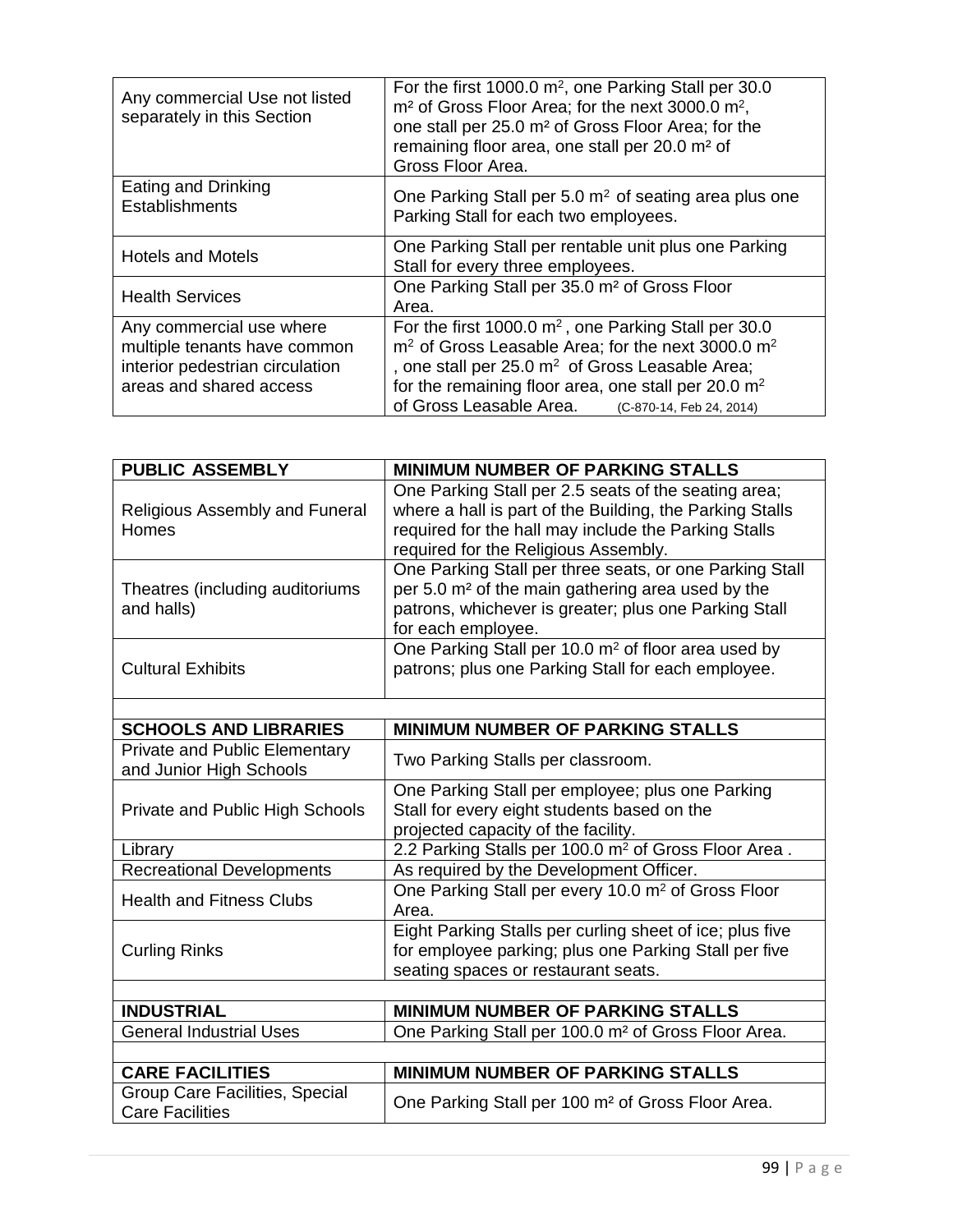| <b>Limited Group Homes</b>                                                                        | As required by the Development Officer.                                                                                                                                                                                                                                                                                                                                                                                                                                                                                                                                                                                                                                                                                                                                               |  |
|---------------------------------------------------------------------------------------------------|---------------------------------------------------------------------------------------------------------------------------------------------------------------------------------------------------------------------------------------------------------------------------------------------------------------------------------------------------------------------------------------------------------------------------------------------------------------------------------------------------------------------------------------------------------------------------------------------------------------------------------------------------------------------------------------------------------------------------------------------------------------------------------------|--|
| <b>Child Care Facility</b>                                                                        | One Parking Stall per 50.0 m <sup>2</sup> of Gross Floor Area;<br>and one Parking Stall per employee.                                                                                                                                                                                                                                                                                                                                                                                                                                                                                                                                                                                                                                                                                 |  |
| <b>Assisted Living Facility</b>                                                                   | 0.5 parking stalls / unit,<br>1 visitor parking stall / 7 units,<br>1 parking stall per staff member at the peak<br>staffing period,<br>1 loading bay for developments containing kitchen<br>services.<br>(C-1104-19, May 25, 2020)                                                                                                                                                                                                                                                                                                                                                                                                                                                                                                                                                   |  |
| <b>Designated Assisted Living</b><br>Facility                                                     | 0 parking stalls / unit,<br>1 visitor parking stall / 7 units,<br>1 parking stall per staff member at the peak<br>staffing period,<br>1 loading bay for developments containing kitchen<br>services.<br>(C-1104-19, May 25, 2020)                                                                                                                                                                                                                                                                                                                                                                                                                                                                                                                                                     |  |
|                                                                                                   |                                                                                                                                                                                                                                                                                                                                                                                                                                                                                                                                                                                                                                                                                                                                                                                       |  |
| <b>REDUCTIONS</b><br>C4 - Integrated Mixed Use<br><b>District</b>                                 | 20% reduction of required Parking Stalls.                                                                                                                                                                                                                                                                                                                                                                                                                                                                                                                                                                                                                                                                                                                                             |  |
| <b>Residential Car Share</b>                                                                      | Reduce amount of required Parking Stall by four<br>Parking Stalls for every car share vehicle, up to a<br>maximum reduction of 20%.                                                                                                                                                                                                                                                                                                                                                                                                                                                                                                                                                                                                                                                   |  |
| Non-residential Car Share                                                                         | Reduce amount of Parking Stall by three Parking Stalls<br>for every Car Share vehicle, up to a maximum<br>reduction of 20% for the use in question.                                                                                                                                                                                                                                                                                                                                                                                                                                                                                                                                                                                                                                   |  |
| Mixed Use Development (shared<br>customers, similar operating<br>hours)                           | A reduction of no more than 50%, of the lowest<br>individual number of required Parking Stalls for two<br>Uses; no more than 65% of lowest individual number of<br>required Parking Stall for three Uses; no more than<br>80% of lowest individual number of required Parking<br>Stall for four Uses; no more than 100% of lowest<br>individual number of required Parking Stall for five or<br>more Uses. The overall reduction in the required<br>number of Parking Stalls for all Uses should not exceed<br>10%.                                                                                                                                                                                                                                                                   |  |
| <b>Mixed Use Development</b><br>(separate peak hours of use,<br>and/or differing operating hours) | A reduction of no more than 50% of the lowest<br>individual number of required Parking Stalls for two<br>Uses; no more than 65% of lowest individual number of<br>required Parking Stalls for three Uses; no more than<br>80% of lowest individual number of required Parking<br>Stalls for 4 Uses; no more than 100% of lowest<br>individual number of required Parking Stalls for five or<br>more Uses. The overall reduction in the number of<br>required Parking Stalls should not exceed 20% for all<br>Uses, except in the case of a Park and Ride facility<br>located on Sites developed with recreation centres<br>(public) or Religious Assembly, where up to 50% of the<br>Parking Stalls attributed to the land Uses can also be<br>attributed for Park and Ride purposes. |  |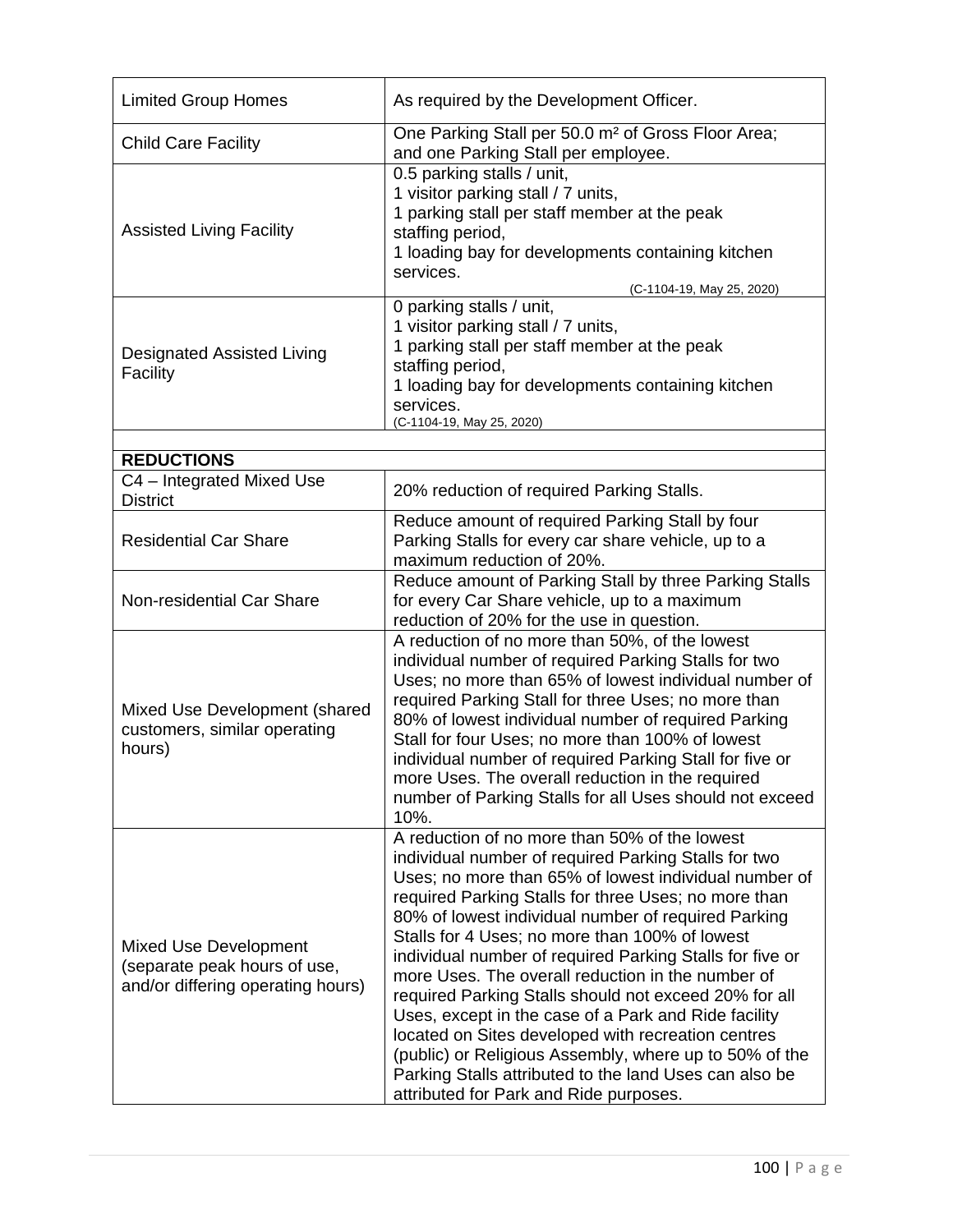- (3) Unless otherwise stated, the number of Parking Stalls required for On Site employee parking shall be at the discretion of the Development Officer who shall ensure that the number of Parking Stalls required for employee parking has been adequately addressed for the Development.
- (4) The number of Parking Stalls required may be reduced where, in the opinion of the Development Officer, the number of Parking Stalls required by various users on a Site vary according to the time of day, so long as all parking needs as defined in this Bylaw can be met at any given time.
- (5) In the case of a Use not specified in Section 85, the number of Parking Stalls provided should be the same as a similar Use as determined by the Development Officer.
- (6) Where there is a fractional number of Parking Stalls required by this Bylaw, the next highest whole number of Parking Stalls shall be provided.
- (7) The design of the parking area or Parking Facility as contained in this Section can be altered where the Development Officer considers that the situation warrants variance of the standard design.
- (4) In lieu of providing on-site parking, a developer may pay the City for provision of parking stalls as described in the *Cash in Lieu of Parking* policy, at the discretion of the Development Officer. (Bylaw C-900-15, Feb. 23, 2015)

# **SECTION 86 BICYCLE PARKING REQUIREMENTS**

(1) The number of bicycle stalls required shall be as follows:

| Use                                                                                                                                                                                         | <b>Number of Bicycle stalls</b>                                                       |
|---------------------------------------------------------------------------------------------------------------------------------------------------------------------------------------------|---------------------------------------------------------------------------------------|
| Residential Uses with more than four<br>Dwellings that do not have direct<br>access to a private garage or suitable<br>storage area and all non-residential<br>uses except Educational uses | Five percent of required vehicle<br>Parking Stalls; but in no case less than<br>four. |
| All education uses                                                                                                                                                                          | Ten percent of the number of students<br>based on projected design capacity           |

- (2) The size and location of bicycle stalls shall be as follows:
	- (a) Each bicycle stall shall be minimum of 0.60 m in width and 1.8 m in length, with minimum overhead clearance of at least 2.1 m.
	- (b) Required bicycle stalls shall be wholly provided on the same Site as the Development.
	- (c) Adequate access to and exit from individual bicycle stalls shall be provided to the satisfaction of the Development Officer; with an aisle of not less than 1.5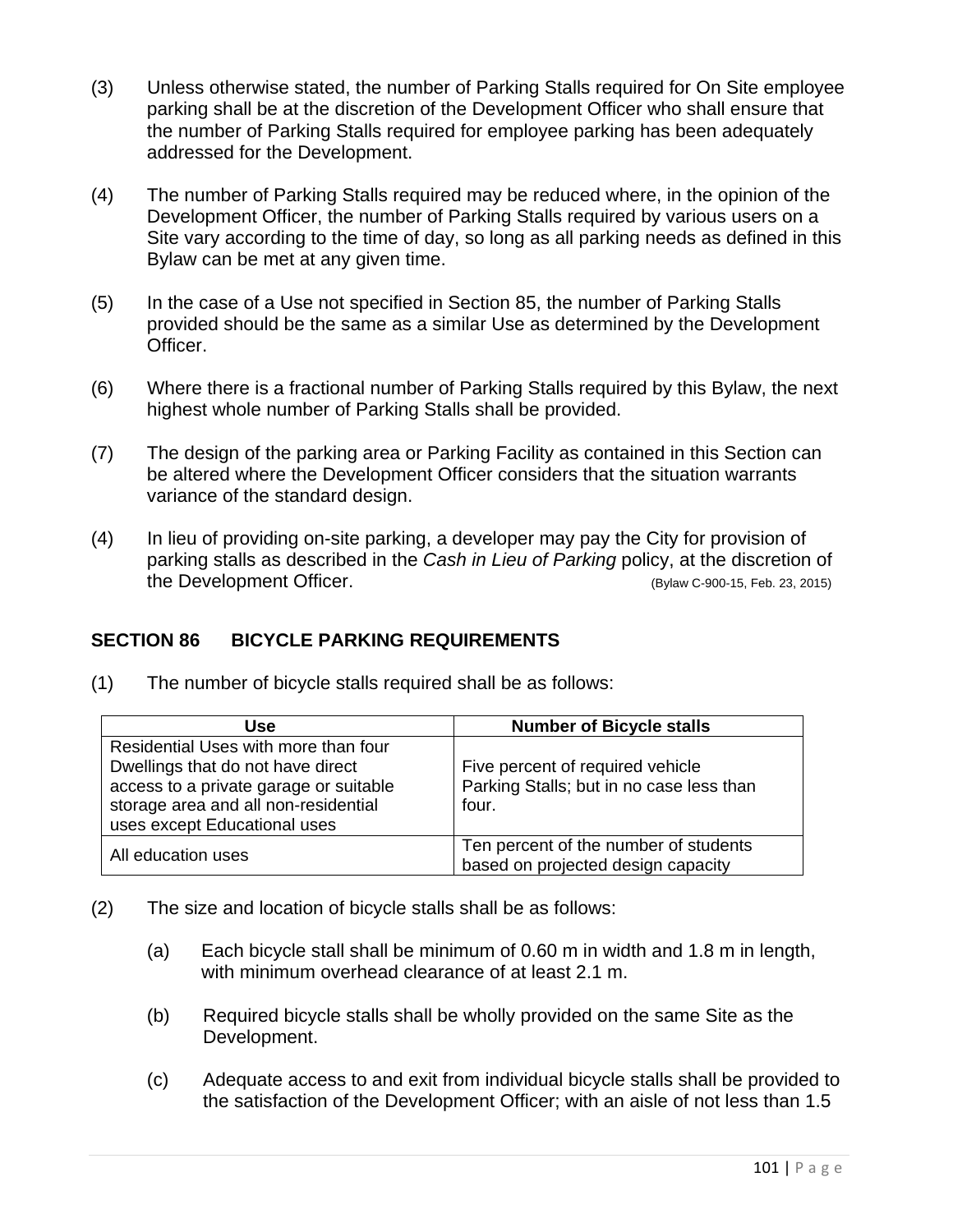m in width to be provided and maintained beside or between each row of bicycle parking.

- (3) Bicycle parking areas shall be separated from any vehicle parking area by a physical barrier or a minimum 1.5 m of open space.
	- (a) Bicycle stalls shall be visibly located and provided in one or more of the following ways, to the satisfaction of the Development Officer:
		- (i) Secure bicycle storage rooms, lockers, racks or railings or other such device inside the Building;
		- (ii) Secure bicycle storage rooms, lockers, racks or railings or other similar device in any accessory Parking Facility; and
		- (iii) Within a required or non-required Yard or Building Setback on a Site but not more than 15.0 m from a principal entrance of the Building.
	- (b) Bicycle stalls shall be designed so that bicycles may be securely locked to the rack, railing or other similar device by the bicycle frame.

## **SECTION 87 OFF STREET LOADING**

- (1) Where a proposed Development will, from time to time, require pickup or delivery of commodities, adequate space for loading and unloading shall be provided and maintained on the Site.
- (2) The person providing any parking or Loading Space under this Section shall design, locate and construct it so that:
	- (a) It is accessible to a vehicle intended to be accommodated in the space.
	- (b) The space can be properly maintained; and
	- (c) The space is of a size, shape, location and construction that is appropriate having regard to the nature and frequency of vehicles using it.
- (3) Off Street Loading Spaces shall:
	- (a) Have overhead clearance of not less than 4.3 m above Grade;
	- (b) Have vehicular access and egress to and from a Street or Alley either directly or by a clearly defined traffic aisle.
	- (c) Be sited at an elevation convenient to a major floor level in the Building or to a utility elevator serving each major floor level.